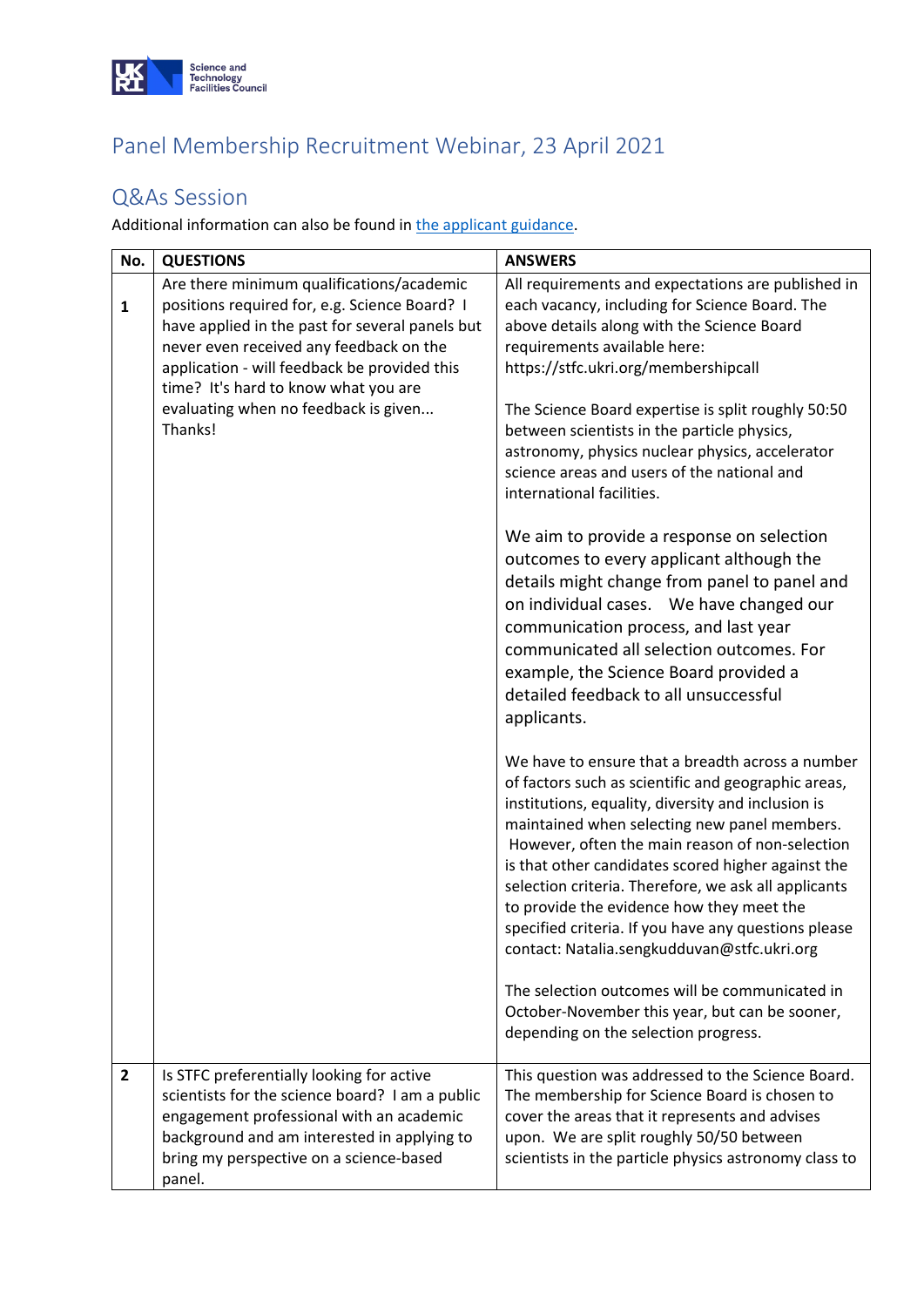

| No. | <b>QUESTIONS</b>                                                                                                                                                      | <b>ANSWERS</b>                                                                                                                                                                                                                                                                                                                                                                                                                                                                                                                                 |  |
|-----|-----------------------------------------------------------------------------------------------------------------------------------------------------------------------|------------------------------------------------------------------------------------------------------------------------------------------------------------------------------------------------------------------------------------------------------------------------------------------------------------------------------------------------------------------------------------------------------------------------------------------------------------------------------------------------------------------------------------------------|--|
|     |                                                                                                                                                                       | nuclear physics, accelerator science areas and<br>users of the national and international facilities.                                                                                                                                                                                                                                                                                                                                                                                                                                          |  |
|     |                                                                                                                                                                       | The advisory panel for public engagement sounds<br>more appropriate to your experience.<br>We don't have anybody who specialises in public<br>engagement in Science Board and, because we<br>don't have many discussions in public engagement.<br>It's a good question the overlap between public<br>engagement and science. In Science Board we've<br>only met that sort of combination in listening to<br>reports from various areas, either from the subject<br>specific advisory panels, or perhaps reports about<br>facilities like CERN. |  |
|     |                                                                                                                                                                       | In general, we are seeking applications from<br>academia, government, industry, the 'third sector'<br>or civil society communities (including charities)<br>relevant to STFC's grant programmes, and from the<br>communities supported by STFC facilities. Also,<br>submissions from technologists, project managers,<br>and engineers are welcome. All the requirements<br>can be found in the advertised positions.                                                                                                                          |  |
| 3   | Is the recruitment heavily based upon an<br>individual's academic record?                                                                                             | This depends on the panel. We need people with<br>the right experience. They tend to be more<br>senior people because strategic committees often<br>require some depth and breadth of experience.<br>However, there are some opportunities for<br>applicants in the early career trajectory too. Also,<br>some members have an industrial background<br>either because this is the main requirement of<br>the specific panel or because that perspective is<br>required on the panel.                                                          |  |
|     |                                                                                                                                                                       | An example of a panel with broader requirements<br>is the Project Peer Review Panel (PPRP). Members<br>of this panel assess multi-million big and small<br>projects and it is very important to have technical<br>expertise, but PPRP also have members with the<br>project management expertise.                                                                                                                                                                                                                                              |  |
| 4   | What is the (rough) success rate of<br>applications to join an STFC panel? (This will<br>likely be panel-dependent, so an estimate with<br>large error bars is fine.) | The recruitment results in 2019 and 2020 have<br>shown that the overall success rate was around<br>30%.                                                                                                                                                                                                                                                                                                                                                                                                                                        |  |
| 5   | I'm keen to hear approximate time<br>commitment, location, and flexibility of                                                                                         | It can go in peaks and troughs but is usually once<br>every few months that you would have a meeting.                                                                                                                                                                                                                                                                                                                                                                                                                                          |  |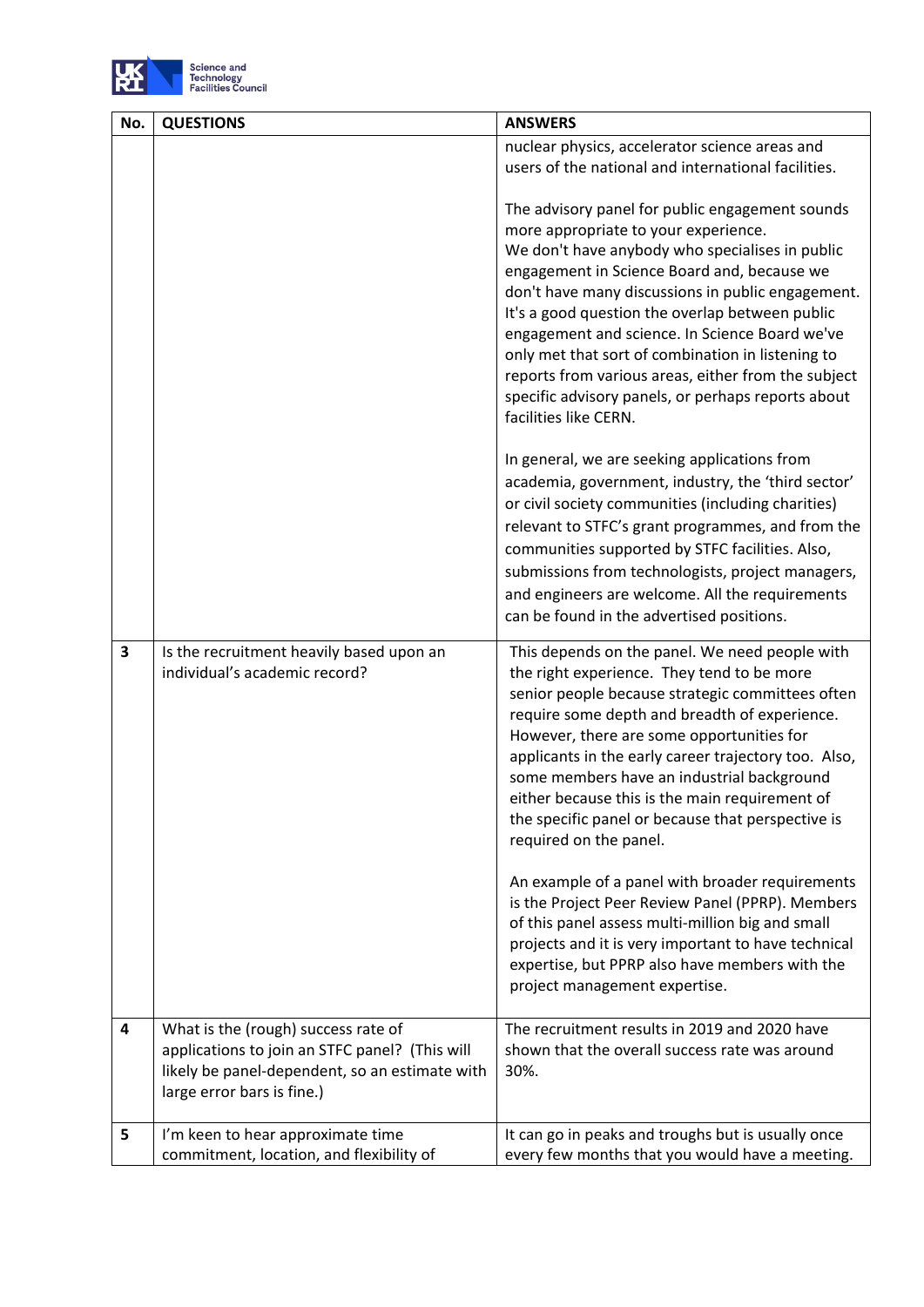

| No. | <b>QUESTIONS</b>                                                                                                                                                                                                                                             | <b>ANSWERS</b>                                                                                                                                                                                                                                                                                                                                                                                                                                                                                                                                                                        |
|-----|--------------------------------------------------------------------------------------------------------------------------------------------------------------------------------------------------------------------------------------------------------------|---------------------------------------------------------------------------------------------------------------------------------------------------------------------------------------------------------------------------------------------------------------------------------------------------------------------------------------------------------------------------------------------------------------------------------------------------------------------------------------------------------------------------------------------------------------------------------------|
|     | meetings. Probably depends on the panel, so<br>I'm thinking of AAP. Thanks.                                                                                                                                                                                  | In some periods, meetings might be a bit more<br>frequently, because of pressing needs.                                                                                                                                                                                                                                                                                                                                                                                                                                                                                               |
|     |                                                                                                                                                                                                                                                              | The time commitment can vary depending on the<br>type of the panel you would like to be a member<br>of. For example, members of peer review panels<br>would need to read and score the proposals which<br>are fully peer reviewed. This is hard to give a time<br>to as different panel members take different<br>lengths of time to do this.                                                                                                                                                                                                                                         |
|     |                                                                                                                                                                                                                                                              | AAP: it is fair to say that AAP normally have one<br>face to face meeting each year and multiple 1-2<br>hour zoom meetings depending on what needs to<br>be done (Roadmap update/feeding into UKRI<br>schemes/report to science board etc). It's also<br>worth noting that the advisory panels are<br>encouraged to be self-managed so sometimes STFC<br>staff don't necessarily get involved with every<br>discussion/meeting panels have. The AAP staff<br>members in charge of recruitment are Michelle<br>Cooper / Chris Woolford and should be contacted<br>for further details. |
|     |                                                                                                                                                                                                                                                              |                                                                                                                                                                                                                                                                                                                                                                                                                                                                                                                                                                                       |
| 6   | What data does STFC take on the influence of<br>our grassroots/public engagement work on<br>education/training/careers? Do the boards on<br>these topics collaborate, and does STFC<br>employ anyone to analyse this data to<br>influence policy? Thank you. | Our public engagement team do a lot of work on<br>the evaluation and impact of public engagement<br>events and activities. They do collect a lot of data,<br>and the evaluation of public engagement is very<br>important to them. See their public engagement<br>framework here.                                                                                                                                                                                                                                                                                                     |
|     |                                                                                                                                                                                                                                                              | https://stfc.ukri.org/files/corporate-<br>publications/public-engagement-evaluation-<br>framework/                                                                                                                                                                                                                                                                                                                                                                                                                                                                                    |
|     |                                                                                                                                                                                                                                                              | This framework does acknowledge however that<br>although the long-term impact on learning is the<br>ultimate goal for the public engagement<br>programme, it is difficult to measure because of<br>the range of other influences that are at play and<br>because of the complexities and cost of capturing<br>long-term (longitudinal) data.                                                                                                                                                                                                                                          |
|     |                                                                                                                                                                                                                                                              | APPE and ETCC are hoping to work more closely<br>together in the future to help raise the<br>engagement skills of our research communities but<br>at the moment data on the influence of our public<br>engagement work is not being used to influence                                                                                                                                                                                                                                                                                                                                 |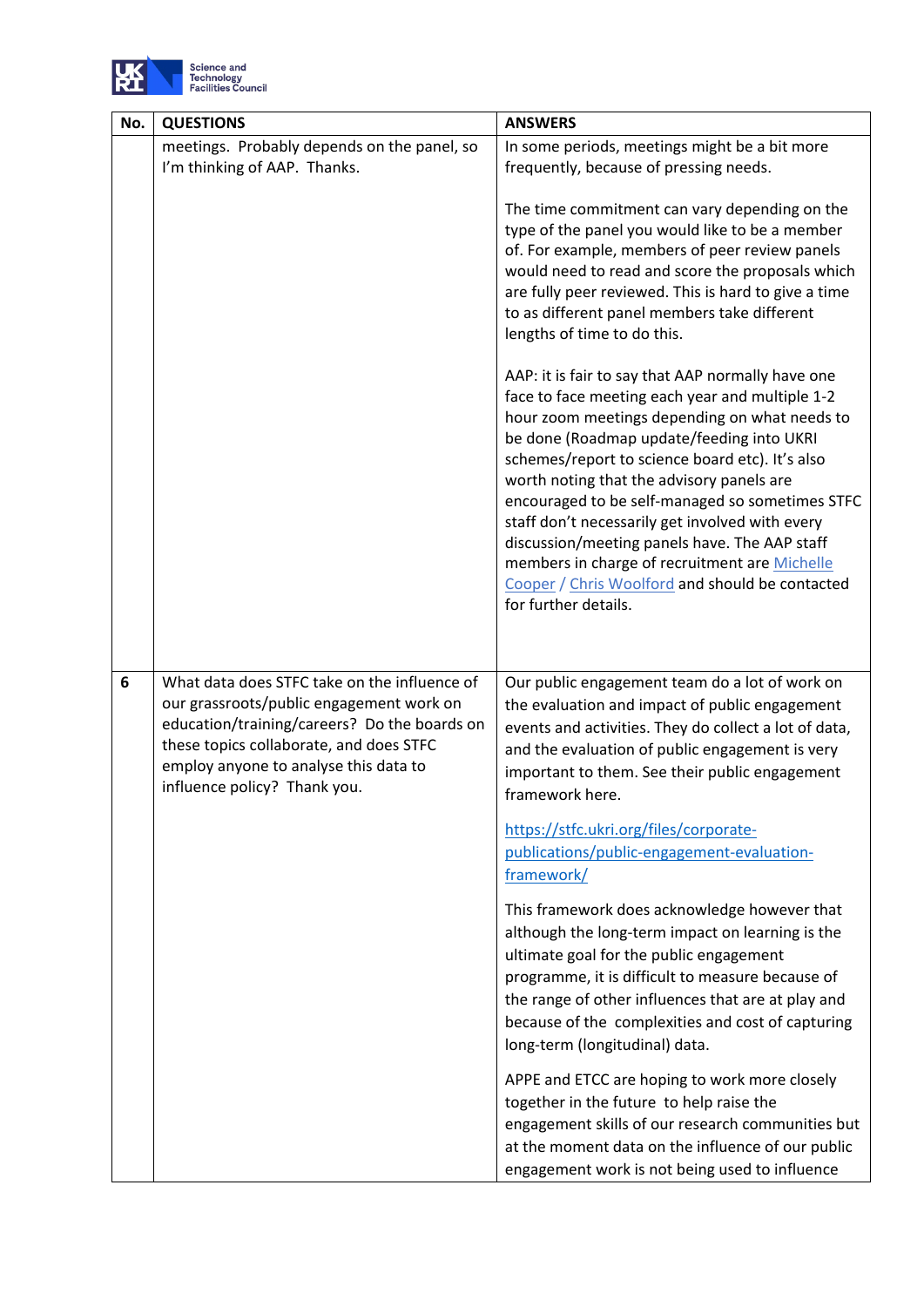

| No.                     | <b>QUESTIONS</b>                                                                                 | <b>ANSWERS</b>                                                                                   |  |
|-------------------------|--------------------------------------------------------------------------------------------------|--------------------------------------------------------------------------------------------------|--|
|                         |                                                                                                  | the work of the ETCC which is primarily directed at                                              |  |
|                         |                                                                                                  | postgraduate level.                                                                              |  |
|                         |                                                                                                  |                                                                                                  |  |
| $\overline{\mathbf{z}}$ | This link: https://stfc.ukri.org/membershipcall                                                  | This link is working.                                                                            |  |
|                         | gives an Error 404 - page not found I'm afraid.                                                  |                                                                                                  |  |
|                         | And I've applied for three of the last five years                                                | We have changed the communication process with                                                   |  |
|                         | and never once received any<br>acknowledgement, let alone feedback.                              | applicants; when we receive submitted<br>applications, we will issue an acknowledgement          |  |
|                         |                                                                                                  | once the Call is closed. After that, the application                                             |  |
|                         |                                                                                                  | will be assessed, and the selection outcomes will                                                |  |
|                         |                                                                                                  | be communicated in October/ November, or                                                         |  |
|                         |                                                                                                  | sooner where possible.                                                                           |  |
|                         |                                                                                                  | A similar question has been answered above (Q1).                                                 |  |
|                         |                                                                                                  |                                                                                                  |  |
| 8                       | Are there any limits on the number of                                                            | We try to ensure that we have wide                                                               |  |
|                         | members from the same university/institute<br>on one panel i.e. is it worth applying if there is | representation and select members from a wide<br>variety of institutions, so in some cases there |  |
|                         | already someone from your institution on the                                                     | wouldn't be any point in applying if there is a                                                  |  |
|                         | panel you are interested in?                                                                     | newly appointed member from your institution.                                                    |  |
|                         |                                                                                                  | However, you may not know the exact                                                              |  |
|                         |                                                                                                  | circumstance of that panel at the time you apply.                                                |  |
|                         |                                                                                                  | We also ensure to minimise conflicts of interest<br>with institutions or departments.            |  |
|                         |                                                                                                  |                                                                                                  |  |
|                         |                                                                                                  | However, in some circumstances there are                                                         |  |
|                         |                                                                                                  | instances where we might have representatives                                                    |  |
|                         |                                                                                                  | from the same institution on a panel. This might                                                 |  |
|                         |                                                                                                  | be for example when the applicants are bringing<br>different expertise to the panel.             |  |
|                         |                                                                                                  |                                                                                                  |  |
| 9                       | For which panels are applications being                                                          | The full list of the panels participating in the Open                                            |  |
|                         | sought?                                                                                          | Call 2021 can be found here:                                                                     |  |
|                         |                                                                                                  | https://stfc.ukri.org/membershipcall                                                             |  |
|                         |                                                                                                  | The web link is working.                                                                         |  |
| 10                      | What would the typical time commitment be                                                        | It goes in peaks and troughs. Please see the answer                                              |  |
|                         | for one of the academic advisory panels?                                                         | in Question 5 but please contact a panel you are                                                 |  |
|                         |                                                                                                  | interested in for a specific answer.                                                             |  |
| 11                      | How senior in academia do you have to be to                                                      | You will need to look at the requirements for the                                                |  |
|                         | join the advisory panel?                                                                         | panel you are applying to.                                                                       |  |
|                         |                                                                                                  |                                                                                                  |  |
| 12                      | Who would someone from public engagement<br>be best suited for a subject specific panel?         | APPE would probably be the best panel for your<br>expertise or possibly the Stephen Hawking      |  |
|                         |                                                                                                  | fellowship panel depending on your other                                                         |  |
|                         |                                                                                                  | expertise. APPE is not involved in the open call this                                            |  |
|                         |                                                                                                  | year but it worth contacting the appropriate panel                                               |  |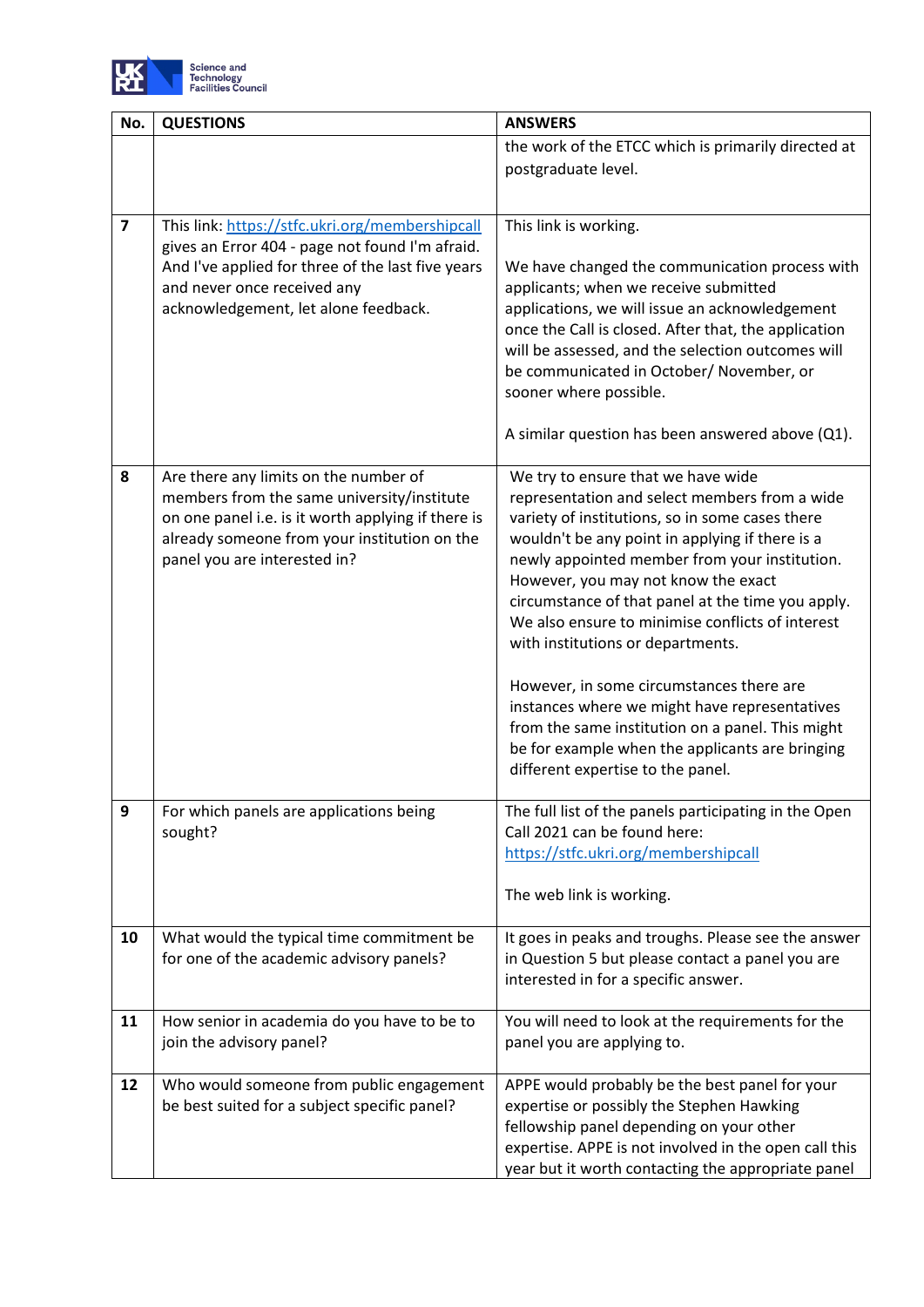

| No. | <b>QUESTIONS</b>                                                                                | <b>ANSWERS</b>                                                                                    |  |
|-----|-------------------------------------------------------------------------------------------------|---------------------------------------------------------------------------------------------------|--|
|     |                                                                                                 | secretary to enquire when they might be recruiting                                                |  |
|     |                                                                                                 | new members.                                                                                      |  |
|     |                                                                                                 |                                                                                                   |  |
| 13  | What is STFC's policy and process regarding                                                     | Recruiting a diverse membership is very                                                           |  |
|     | the selection of panel members from a<br>diversity point of view?                               | important to us. We need to balance a number of<br>factors including people from different career |  |
|     |                                                                                                 | stages, expertise, experience, and skills. We                                                     |  |
|     |                                                                                                 | don't want our panel to be all from senior                                                        |  |
|     |                                                                                                 | academics, however, we need a senior                                                              |  |
|     |                                                                                                 | academic input too. We have a target for                                                          |  |
|     |                                                                                                 | gender recruitment but for all aspects people                                                     |  |
|     |                                                                                                 | need to Successful applicants need to meet the                                                    |  |
|     |                                                                                                 | criteria of the panel                                                                             |  |
|     |                                                                                                 |                                                                                                   |  |
| 14  | I notice that the panels structure has a                                                        | The more experience you get the more you                                                          |  |
|     | pyramid/tree structure. Is it better to start<br>with a panel at the bottom of the tree to gain | progress through the system. Quite often<br>members do take this approach. An example is,         |  |
|     | experience before applying for higher profile                                                   | quite often people will start off on the Fellowships                                              |  |
|     | panels?                                                                                         | Panel and then become a member of ETCC then                                                       |  |
|     |                                                                                                 | possibly SB etc. If you have the relevant                                                         |  |
|     |                                                                                                 | experience though don't be constrained about                                                      |  |
|     |                                                                                                 | applying for higher level panels.                                                                 |  |
| 15  | How long are panel memberships, and would a                                                     | Usually three years.                                                                              |  |
|     | change in a panel member's role/job within or                                                   |                                                                                                   |  |
|     | external to STFC affect their membership?                                                       | Not normally unless there was a very extreme                                                      |  |
|     |                                                                                                 | competitive interest.                                                                             |  |
| 16  | Particularly for the Science Boards where                                                       | We want our panels to be a diverse diversity of                                                   |  |
|     | there is more seniority, how is gender diversity                                                | voices.                                                                                           |  |
|     | achieved?                                                                                       | Also, please see the answer in Q13.                                                               |  |
|     |                                                                                                 |                                                                                                   |  |
| 17  | Do the boards accept applications from ECR                                                      | It depends, but generally yes.                                                                    |  |
|     | (Early Career) members?                                                                         |                                                                                                   |  |
|     |                                                                                                 |                                                                                                   |  |
| 18  | But without feedback, how do you improve                                                        | We now acknowledge submitted applications.                                                        |  |
|     | your case if you still want to try again?                                                       | A similar question has been answered above (Q1).                                                  |  |
|     |                                                                                                 |                                                                                                   |  |
| 19  | Do you allow representation from across STFC                                                    | Yes. Submissions from STFC employees (for                                                         |  |
|     | too? I work at STFC and would love the                                                          | example scientists / technologists / project                                                      |  |
|     | opportunity to be a part of, encourage and                                                      | managers and / or engineers) who meet the                                                         |  |
|     | influence the decisions that determine the                                                      | criteria for panels are also welcome, but we                                                      |  |
|     | future of our very own career space.                                                            | sometimes need to ensure there are no conflicts of                                                |  |
|     |                                                                                                 | interest on particular panels.                                                                    |  |